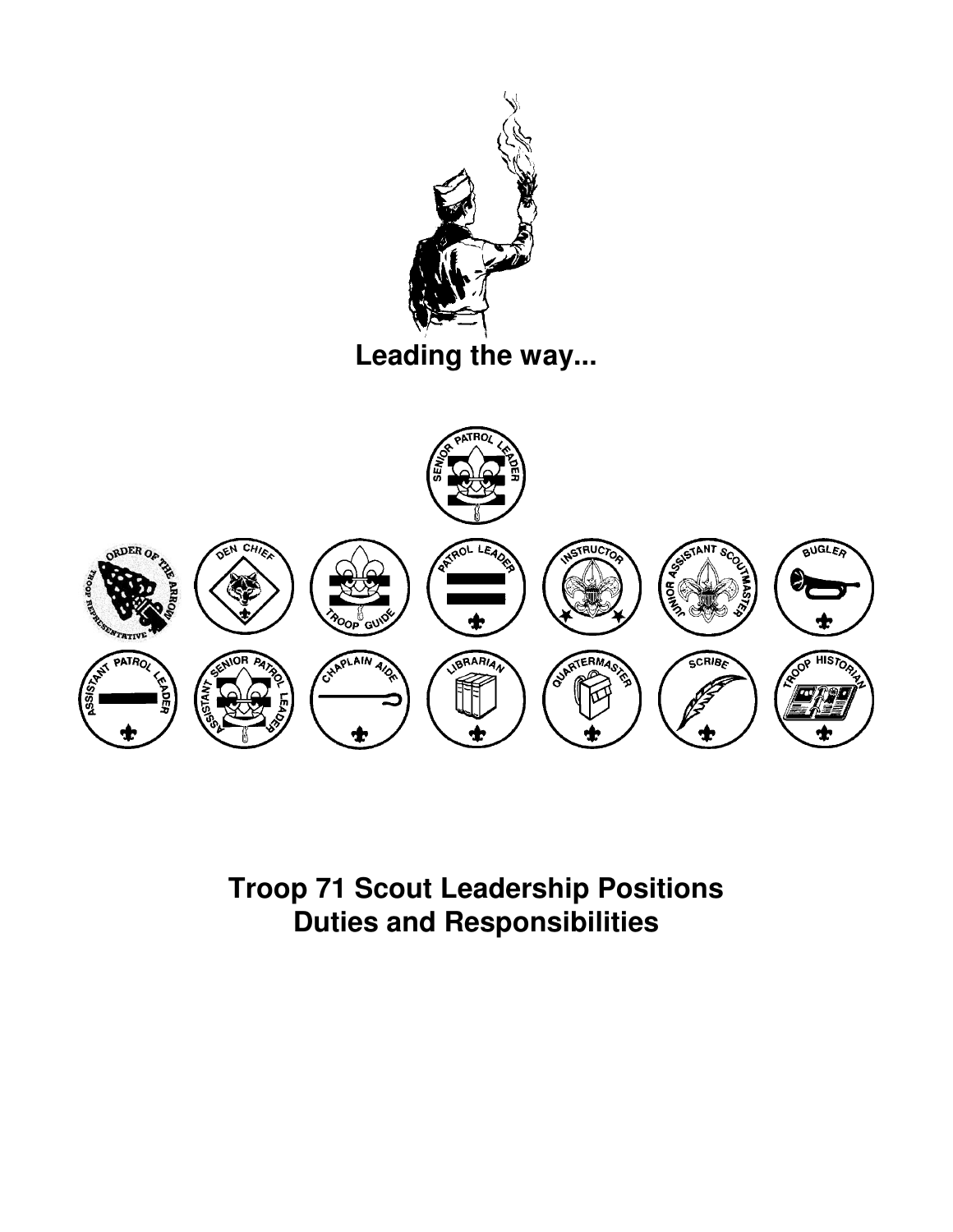

Leading the way...

What does that mean?

Think about being a Cub Scout. You came to den meetings and did a lot of different and fun things. But who decided what to do and who planned the activities? The Den Leaders, right?

Sports teams are a lot of fun, too. But who decides who plays what position, who's on the starting lineup and when to substitute? The coach, right?

There is one thing that makes Scouting different from all other youth groups. Do you know what it is?

Well, it is not the uniform. Every soccer, basketball, and baseball team has a uniform. It is not the fun activities. There are a lot of other things that are fun. And it certainly isn't cleaning dirty pots and pans on a campout.<sup>[1]</sup>

## **What makes Scouting special is that YOU make the decisions!**

That's right! YOU run the troop. Baden-Powell made it very plain in Aids to Scoutmastership when he wrote, "The best progress is made in those Troops where power and responsibility are really put into the hands of the Patrol Leaders."

This is real decision-making power. And not it's not just Patrol Leaders. All of the troop leadership positions have a hand in making the Troop run. As a troop leader you will:

Plan and run troop meetings,

Pick troop outings, where to camp, what to do,

Plan advancement opportunities for all troop members

Select High-Adventure programs

Determine troop policy

Help other Scouts along the trail to Eagle.

Sound cool? It really is! The adults are there to provide support but YOU will be making the decisions.

Because being a leader is more than just sewing on a patch we have put together job descriptions for the troop leadership positions. They will give you a good idea of what each job is all about and what you will be required to do.

Here's how to be considered for a position. First read the job descriptions, qualifications, and job responsibilities. Then decide what you want to do and talk it over with your parents. You can also talk it over with other Scouts who have served in that position. Finally, get a troop job application form, fill it out, have your parent(s) read and sign it and turn it in.

So, are you ready to "Lead the way"? We sure hope so!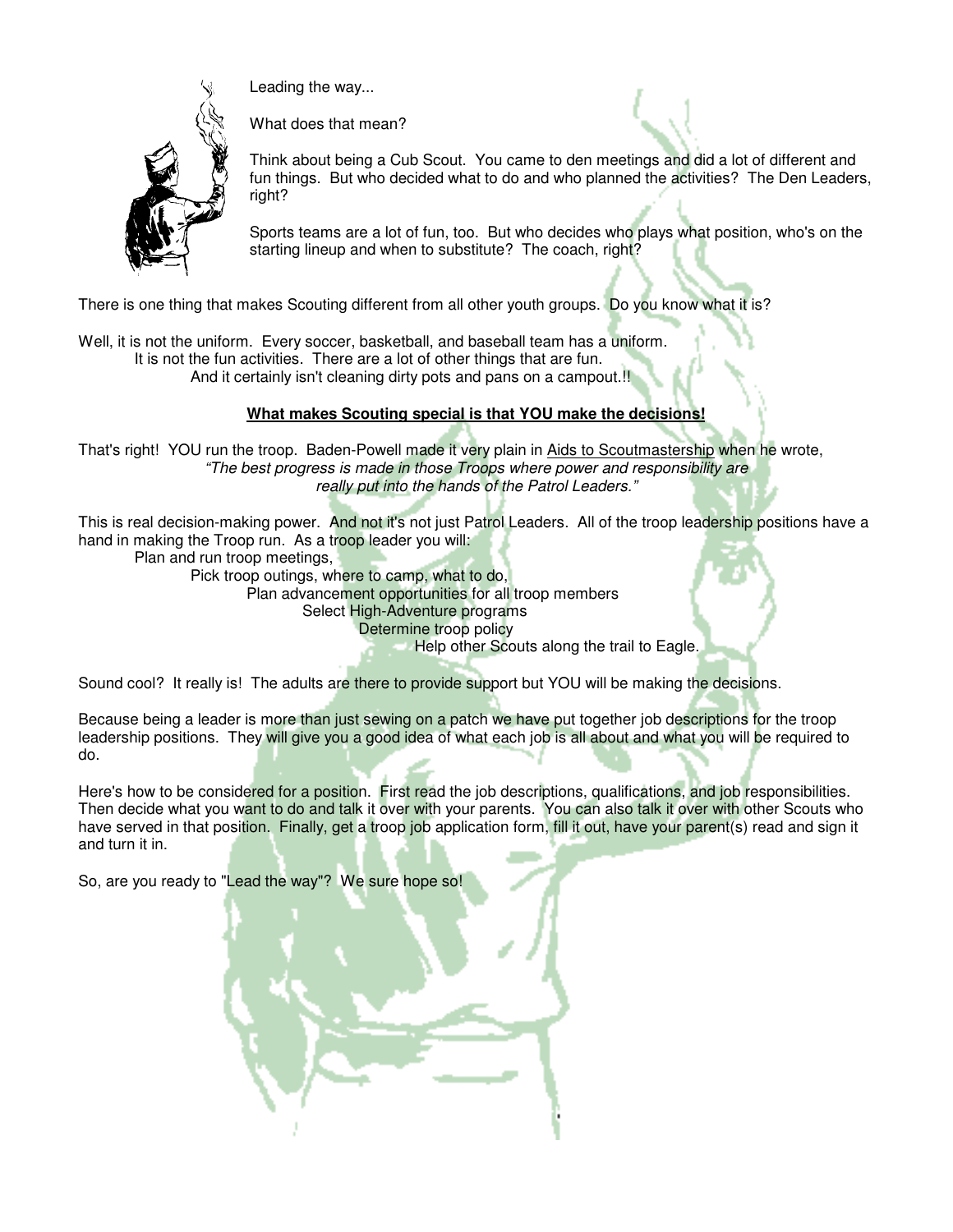

# **SENIOR PATROL LEADER**

## **GENERAL INFORMATION**

**Type:** Elected by the members of the troop

- **Term:** 1 year
- **Reports to:** Scoutmaster
- **Description:** The Senior Patrol Leader is elected by the Scouts to represent them as the top junior leader in the troop.
- **Comments:** The Senior Patrol Leader is the focal point of the troop. He needs to attend as close to all troop functions as possible. One of the major parts of the SPL's job is to appoint other troop leaders. He must choose leaders who are able, not just his friends or other popular Scouts.

## **QUALIFICATIONS**

- **Age:** 13
- **Rank:** Star or higher
- **Training:** Most have completed council approved Pine Tree course (or be at least 16 years old and an Eagle Scout) and have approval of the scoutmaster to run.
- **Experience:** Previous service as SPL, ASPL, PL, or APL
- Attendance: 75% over previous 6 months<sup>1</sup>

## **PERFORMANCE REQUIREMENTS**

**Training:** You must attend the troop Junior Leader Training even if you have attended in the past.

- **Attendance:** You are expected to attend 85% of all troop meetings, Patrol Leaders' Council meetings, outings, and service projects. If your attendance is low, or if you have three (3) unexcused absences in a row, you can be removed from office.
	- **Effort:** You are expected to given this job your best effort.

## **GENERAL LEADERSHIP RESPONSIBILITIES**

- **Uniform:** Set the example by wearing your uniform correctly. This means that you will wear all of the parts of the troop uniform, shirttail tucked in, with all required badges in their correct locations.
- **Behavior:** Set the example by living the Scout Oath and Law in your everyday life. Show Scout Spirit in everything you say and do.
- **Attendance:** Set the example by being an active Scout. Be on-time for meetings and activities. You must call the Scoutmaster if you are not going to be at a meeting or if you suddenly have to miss an outing. You also need to make sure that the Assistant Senior Patrol Leader is ready to assume your responsibilities.

## **SPECIFIC LEADERSHIP RESPONSIBILITIES**

Runs all troop meetings, events, activities, and the annual program planning conference.

Runs the Patrol Leader's Council meeting.

Assigns duties and responsibilities to junior leaders.

Assists the Scoutmaster with Junior Leader Training.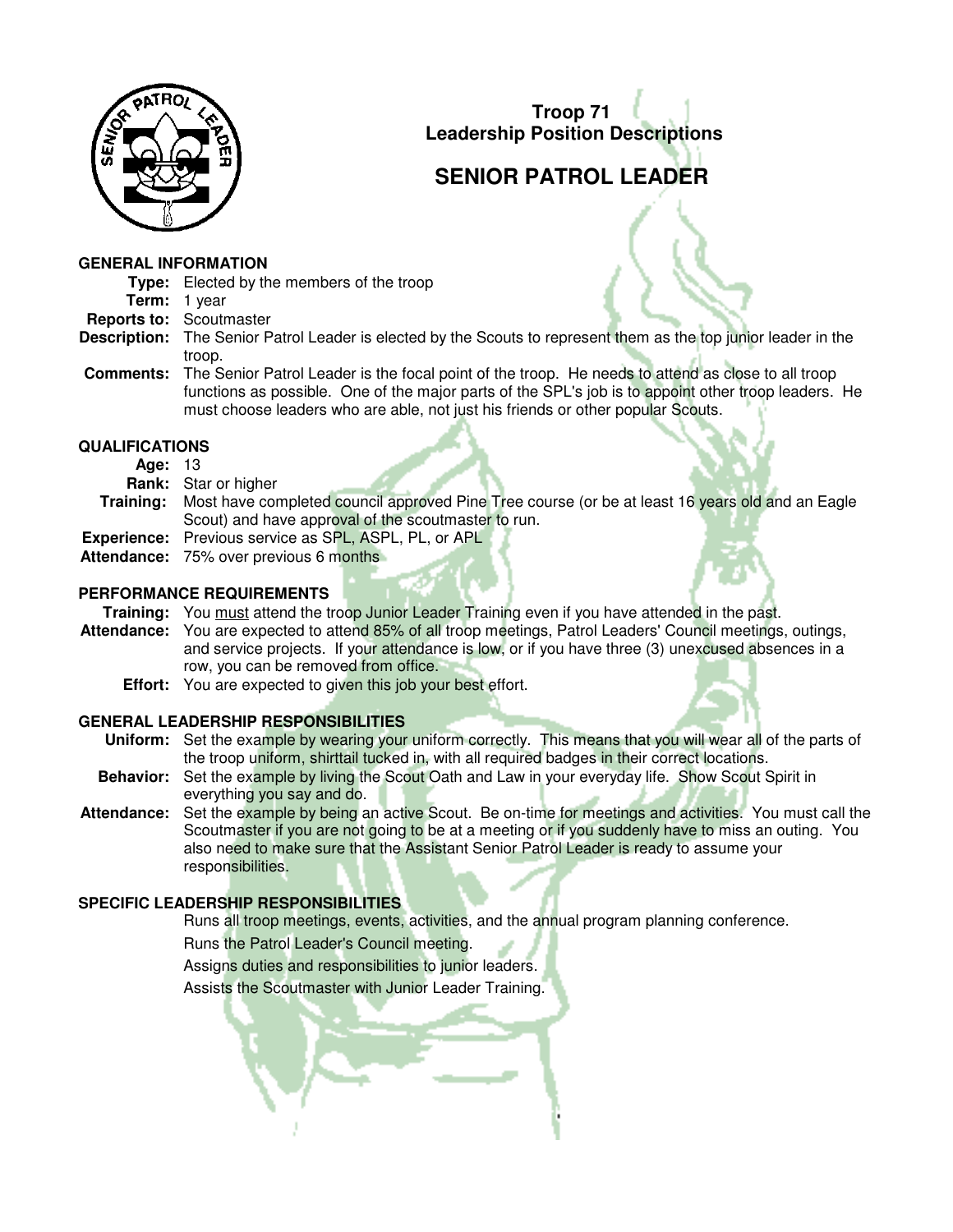

# **PATROL LEADER**

#### **GENERAL INFORMATION**

- **Type:** Elected by members of the patrol
	- **Term:** 6 months
- **Reports to:** Senior Patrol Leader
- **Description:** The Patrol Leader is the elected leader of his patrol. He represents his patrol on the Patrol Leader's Council.
- **Comments:** The Patrol Leader may easily be the most important job in the troop. He has the closest contact with the patrol members and is in the perfect position to help and quide them. The Patrol Leaders, along with the Senior Patrol Leader and Assistant Senior Patrol Leader are the primary members of the Patrol Leaders' Council.

## **QUALIFICATIONS**

| Age: none               |                                               |  |
|-------------------------|-----------------------------------------------|--|
| <b>Rank: Scout</b>      |                                               |  |
| <b>Experience:</b> none |                                               |  |
|                         | <b>Attendance:</b> 75% over previous 6 months |  |

## **PERFORMANCE REQUIREMENTS**

Training: You must attend the troop Junior Leader Training even if you have attended in the past.

- **Attendance:** You are expected to attend 80% of all troop meetings, Patrol Leaders' Council meetings, outings, and service projects. If your attendance is low, or if you have three (3) unexcused absences in a row, you can be removed from office.
	- **Effort:** You are expected to given this job your best effort.

## **GENERAL LEADERSHIP RESPONSIBILITIES**

- **Uniform:** Set the example by wearing your uniform correctly. This means that you will wear all of the parts of the troop uniform, shirttail tucked in, with all required badges in their correct locations.
- **Behavior:** Set the example by living the Scout Oath and Law in your everyday life. Show Scout Spirit in everything you say and do.
- **Attendance:** Set the example by being an active Scout. Be on-time for meetings and activities. You must call the Senior Patrol Leader or Scoutmaster if you are not going to be at a meeting or if you suddenly have to miss an outing. You also need to make sure that the Assistant Patrol Leader is ready to assume your responsibilities.

## **SPECIFIC LEADERSHIP RESPONSIBILITIES**

Appoints the Assistant Patrol Leader.

Represents the patrol on the Patrol Leader's Council

Plans and steers patrol meetings

Helps Scouts advance

Acts as the chief recruiter of new Scouts

Keeps patrol members informed

Knows what his patrol members and other leaders can do.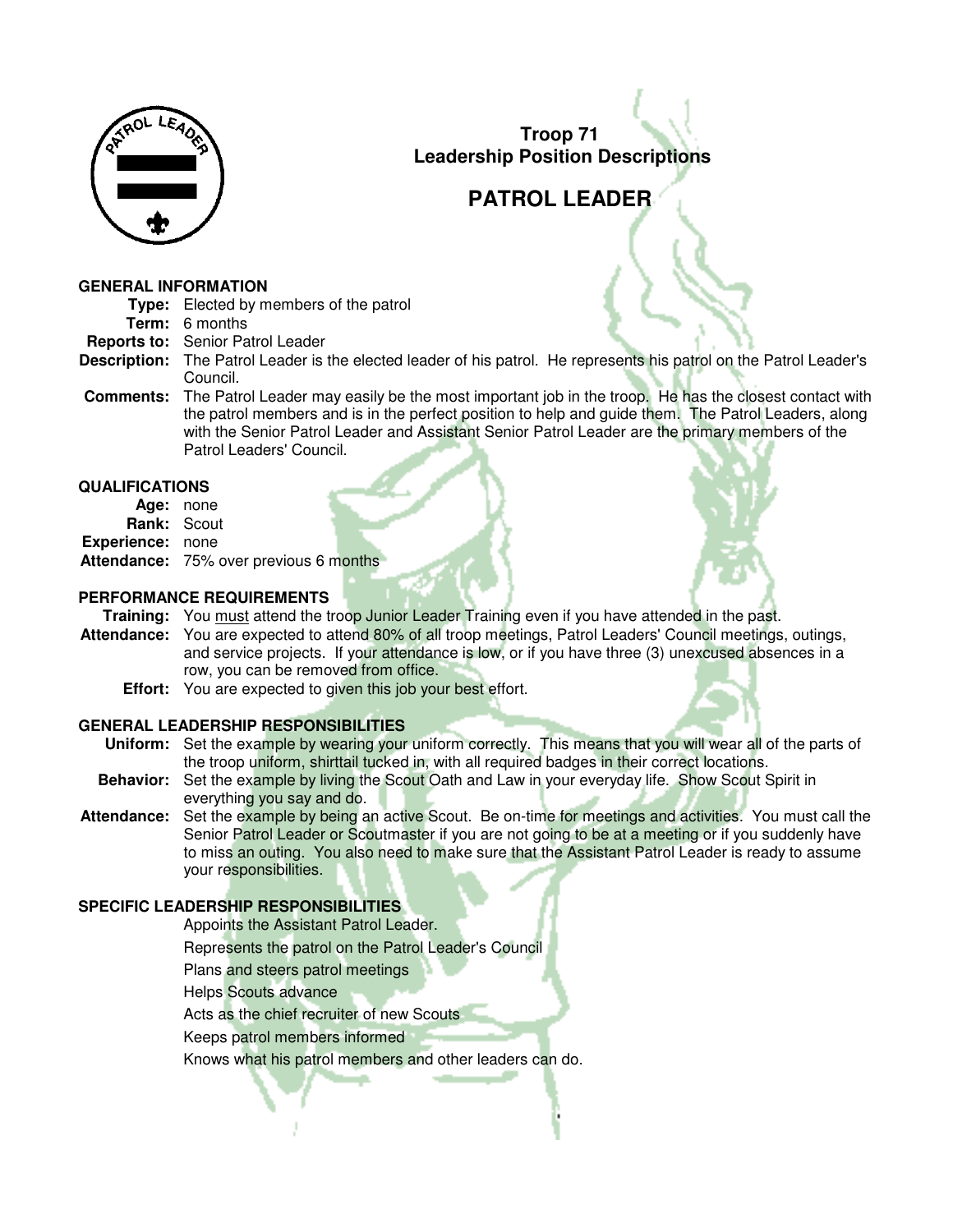

# **JUNIOR ASSISTANT SCOUTMASTER**

#### **GENERAL INFORMATION**

- **Type:** Appointed by the Scoutmaster
- **Term:** 1 year
- **Reports to:** Scoutmaster
- **Description:** The Junior Assistant Scoutmaster serves in the capacity of an Assistant Scoutmaster except where legal age and maturity are required. He must be at least 16 years old and not yet 18. The Scoutmaster appoints him because of his leadership ability.
- **Comments:** In many cases the JASM has the same responsibilities as an Assistant Scoutmaster.

## **QUALIFICATIONS**

**Age:** At least 16 years old **Rank:** Eagle **Experience:** Previous leadership positions **Attendance:** 75% over the previous 6 months

## **PERFORMANCE REQUIREMENTS**

- **Training:** You must attend the troop Junior Leader Training even if you have attended in the past.
- **Attendance:** You are expected to attend 80% of all troop meetings, Patrol Leaders' Council meetings, outings, and service projects. If your attendance is low, or if you have three (3) unexcused absences in a row, you can be removed from office.
	- **Effort:** You are expected to given this job your best effort.

## **GENERAL LEADERSHIP RESPONSIBILITIES**

- **Uniform:** Set the example by wearing your uniform correctly. This means that you will wear all of the parts of the troop uniform, shirttail tucked in, with all required badges in their correct locations.
- **Behavior:** Set the example by living the Scout Oath and Law in your everyday life. Show Scout Spirit in everything you say and do.
- **Attendance:** Set the example by being an active Scout. Be on time for meetings and activities. You must call the Senior Patrol Leader or Scoutmaster if you are not going to be at a meeting or if you suddenly have to miss an outing. You also need to make sure that someone will assume your responsibilities.

## **SPECIFIC LEADERSHIP RESPONSIBILITIES**

 Functions as an Assistant Scoutmaster. Performs duties as assigned by the Scoutmaster.

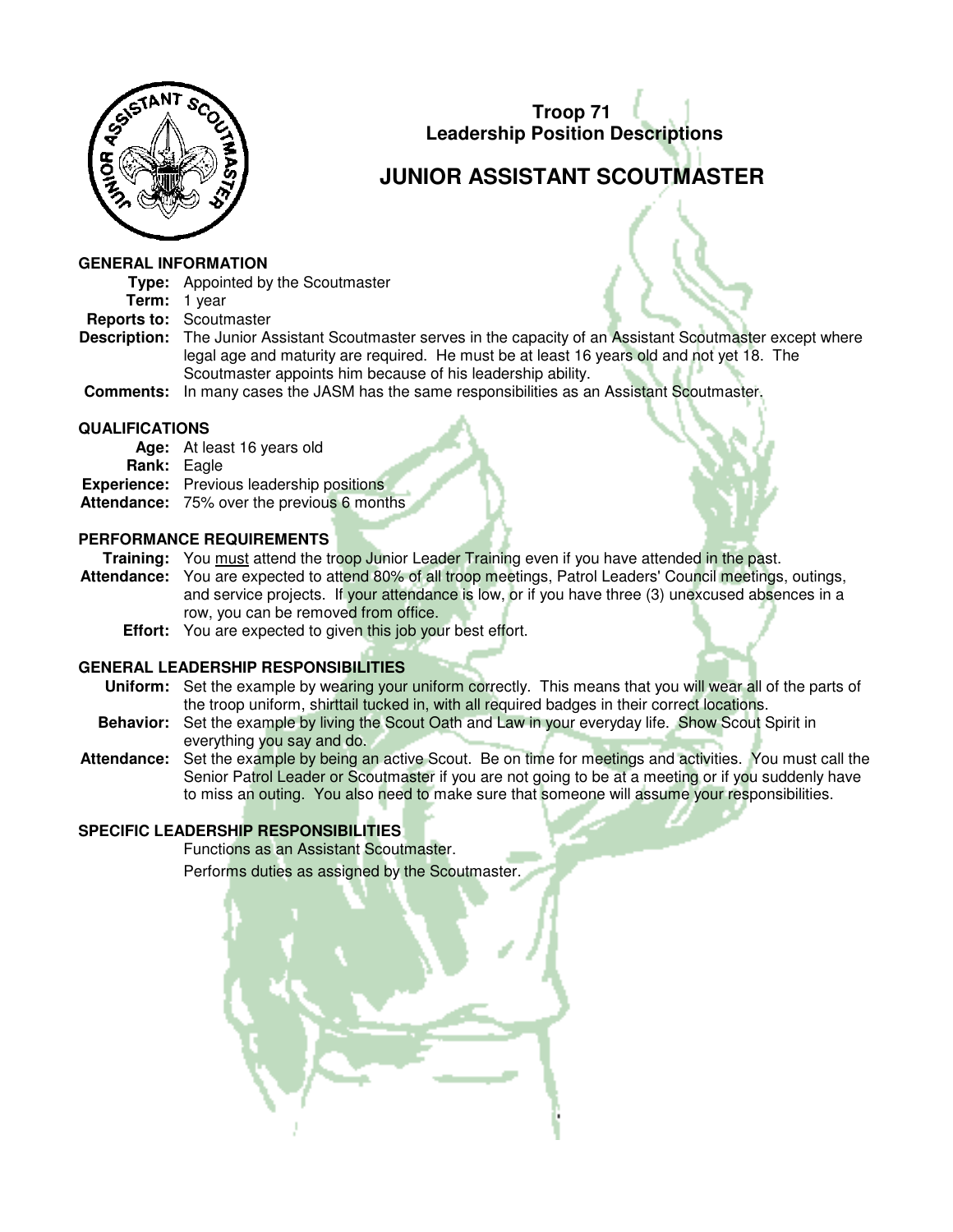

## **DEN CHIEF**

#### **GENERAL INFORMATION**

**Type:** Appointed by the Scoutmaster

- **Term:** 1 year
- **Reports to:** Scoutmaster and Den Leader
- **Description:** The Den Chief works with the Cub Scouts, Webelos Scouts, and Den Leaders in the Cub Scout pack.
- **Comments:** The Den Chief provides knowledge of games and Scout skills that many Den Leaders lack. The Den Chief is also a recruiter for the troop. This function is important because no troop can thrive without new members and most new members will come from Cub Scouting.

## **QUALIFICATIONS**

- **Age:** none
- **Rank:** First Class or higher
- **Experience:** none
- **Attendance:** 75% over previous 6 months

## **PERFORMANCE REQUIREMENTS**

**Training:** You must attend the troop Junior Leader Training even if you have attended in the past. In addition must attend Den chief training offered by council.

**Attendance:** You are expected to attend 75% of all troop meetings, Patrol Leaders' Council meetings, outings, and service projects. If your attendance is low, or if you have three (3) unexcused absences in a row, you can be removed from office.

 In terms of attendance with your den, you are expected to attend 90% of den meetings and pack functions. You must inform the Den Leader if you will be absent.

**Effort:** You are expected to given this job your best effort.

## **GENERAL LEADERSHIP RESPONSIBILITIES**

 **Uniform:** Set the example by wearing your uniform correctly. This means that you will wear all of the parts of the troop uniform, shirttail tucked in, with all required badges in their correct locations.

- **Behavior:** Set the example by living the Scout Oath and Law in your everyday life. Show Scout Spirit in everything you say and do.
- **Attendance:** Set the example by being an active Scout. Be on-time for meetings and activities. You must call the Senior Patrol Leader or Scoutmaster if you are not going to be at a meeting or if you suddenly have to miss an outing. You also need to make sure that someone will assume your responsibilities.

## **SPECIFIC LEADERSHIP RESPONSIBILITIES**

- Knows the purposes of Cub Scouting
- Helps Cub Scouts advance through Cub Scout ranks.
- Encourages Cub Scouts to join a Boy Scout troop upon graduation.
- Assists with activities during den meetings.
- Is a friend to the boys in the den.
- Helps out at weekly den meetings and monthly pack meetings.
- Meets with adult members of the den, pack, and troop as necessary.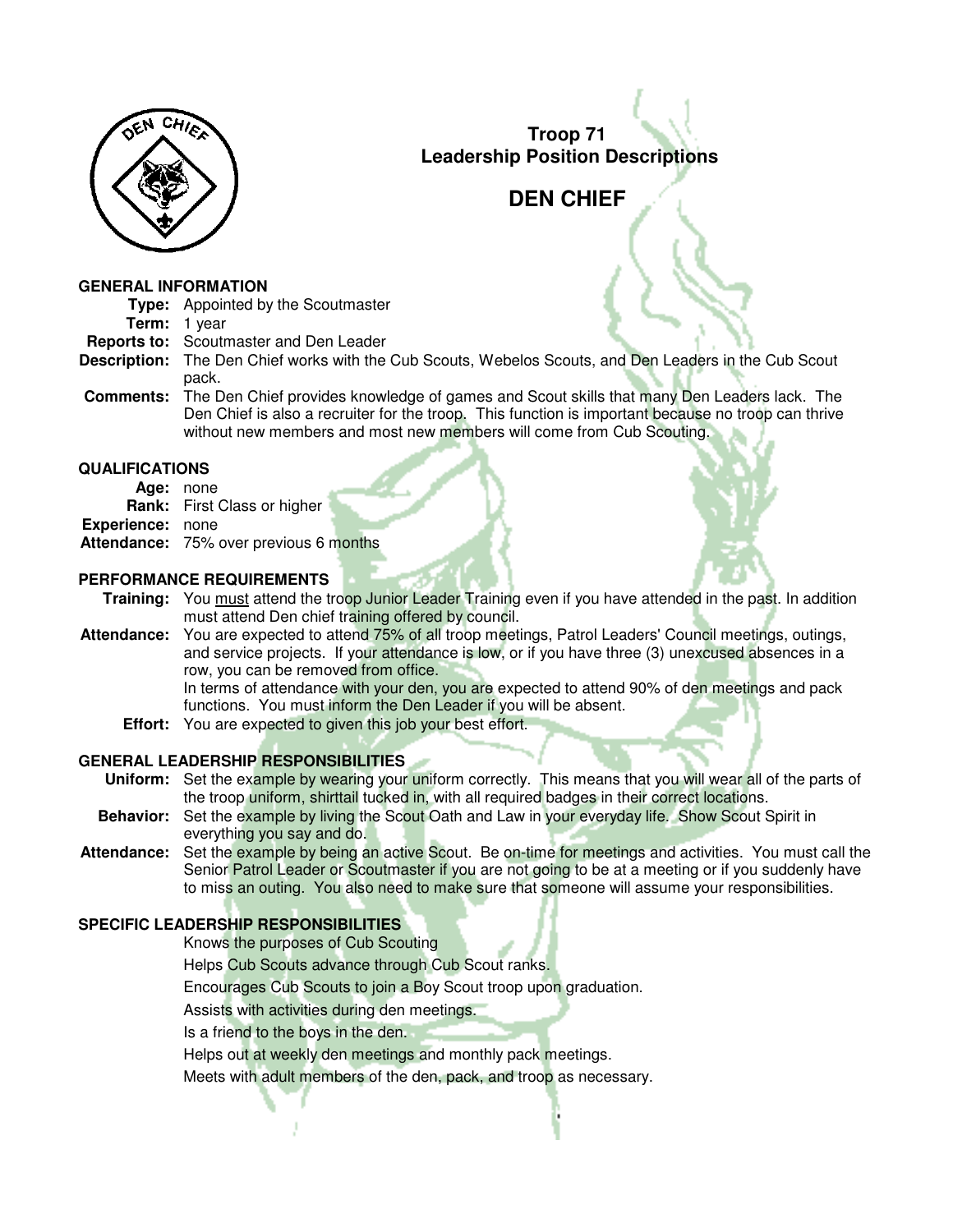

# **INSTRUCTOR**

#### **GENERAL INFORMATION**

- **Type:** Appointed by the Scoutmaster
- **Term:** 1 year
- **Reports to:** Scoutmaster
- **Description:** The Instructor teaches Scouting skills.
- **Comments:** The Instructor will work closely with both the Troop Guide and with the Assistant Scoutmaster for new Scouts. The Instructor does not have to be an expert but should be able to teach the Scoutcraft skills needed for Tenderfoot, Second Class, and First Class ranks. The troop can have more than one instructor.

#### **QUALIFICATIONS**

| Age: 14 or older                              |  |
|-----------------------------------------------|--|
| <b>Rank:</b> Life or higher                   |  |
| <b>Experience:</b> Previous SPL, ASPL         |  |
| <b>Attendance:</b> 50% over previous 6 months |  |

#### **PERFORMANCE REQUIREMENTS**

**Training:** You must attend the troop Junior Leader Training even if you have attended in the past.

- **Attendance:** You are expected to attend 75% of all troop meetings, Patrol Leaders' Council meetings, outings, and service projects. If your attendance is low, or if you have three (3) unexcused absences in a row, you can be removed from office.
	- **Effort:** You are expected to given this job your best effort.

## **GENERAL LEADERSHIP RESPONSIBILITIES**

- **Uniform:** Set the example by wearing your uniform correctly. This means that you will wear all of the parts of the troop uniform, shirttail tucked in, with all required badges in their correct locations.
- **Behavior:** Set the example by living the Scout Oath and Law in your everyday life. Show Scout Spirit in everything you say and do.
- **Attendance:** Set the example by being an active Scout. Be on-time for meetings and activities. You must call the Senior Patrol Leader or Scoutmaster if you are not going to be at a meeting or if you suddenly have to miss an outing. You also need to make sure that someone will assume your responsibilities.

## **SPECIFIC LEADERSHIP RESPONSIBILITIES**

Teaches basic Scouting skills in troop and patrols.

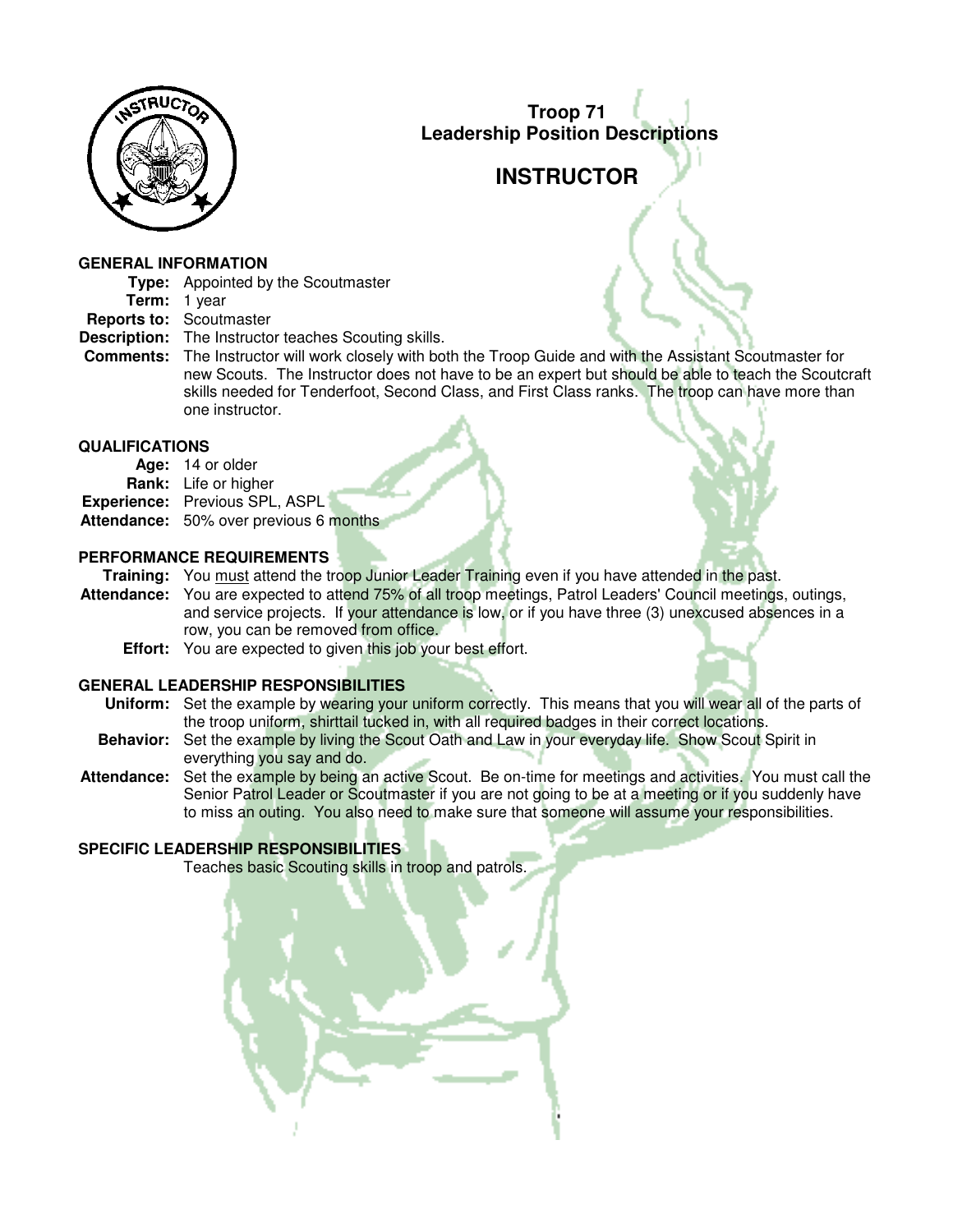

## **TROOP GUIDE**

#### **GENERAL INFORMATION**

- **Type:** Appointed by the Scoutmaster
- **Term:** 1 year
- **Reports to:** Scoutmaster
- **Description:** The Troop Guide works with new Scouts. He helps them feel comfortable and earn their First Class rank in their first year.
- **Comments:** The first year as a Boy Scout is a critical time with new places, new people, new rules, and new activities. The Troop Guide is a friend to the new Scouts and makes first year fun and successful. This is an important position.

#### **QUALIFICATIONS**

- **Age:** 13 or older
- **Rank:** Star or higher
- **Experience:** none
- **Attendance:** 75% over previous 6 months

#### **PERFORMANCE REQUIREMENTS**

- **Training:** You must attend the troop Junior Leader Training even if you have attended in the past.
- **Attendance:** You are expected to attend 90% of all troop meetings, Patrol Leaders' Council meetings, outings, and service projects. If your attendance is low, or if you have three (3) unexcused absences in a row, you can be removed from office.
	- **Effort:** You are expected to given this job your best effort.

## **GENERAL LEADERSHIP RESPONSIBILITIES**

- **Uniform:** Set the example by wearing your uniform correctly. This means that you will wear all of the parts of the troop uniform, shirttail tucked in, with all required badges in their correct locations.
- **Behavior:** Set the example by living the Scout Oath and Law in your everyday life. Show Scout Spirit in everything you say and do.
- **Attendance:** Set the example by being an active Scout. Be on time for meetings and activities. You must call the Senior Patrol Leader or Scoutmaster if you are not going to be at a meeting or if you suddenly have to miss an outing. You also need to make sure that someone will assume your responsibilities.

## **SPECIFIC LEADERSHIP RESPONSIBILITIES**

Introduces new Scouts to troop operations.

Guides new Scouts through early Scouting activities

Shields new Scouts from harassment by older Scouts.

Helps new Scouts earn First Class in their first year.

Teaches basic Scout skills.

Coaches the patrol leader of the new Scout patrol on his duties.

Works with the patrol leader at Patrol Leaders' Council meetings.

Attends Patrol Leaders' Council meetings with the patrol leader of the new Scout patrol.

Assists the Assistant Scoutmaster with training.

Counsels individual Scouts on Scouting challenges.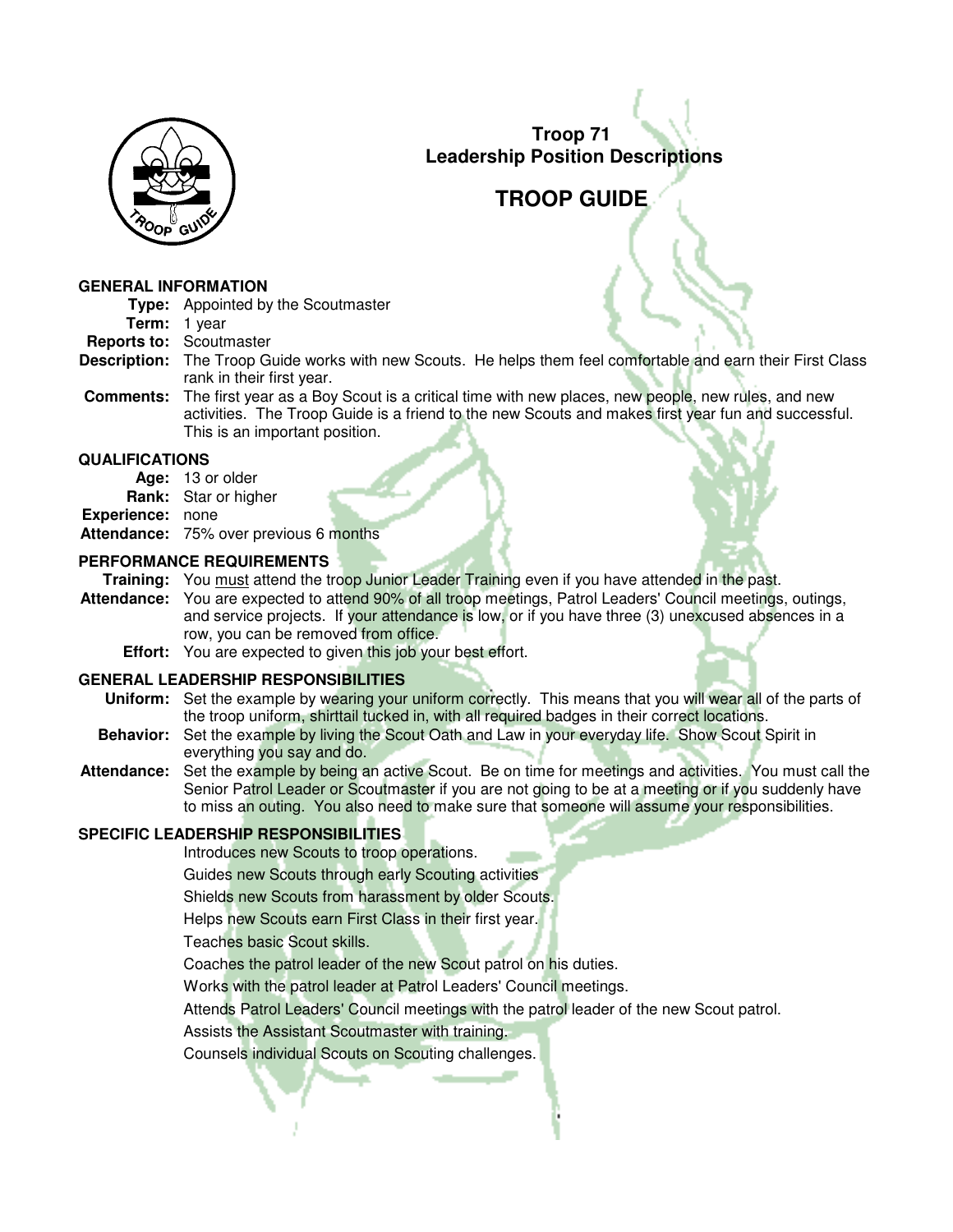

# **ASSISTANT SENIOR PATROL LEADER**

#### **GENERAL INFORMATION**

- **Type:** Appointed by the Senior Patrol Leader
- **Term:** 12 months
- **Reports to:** Senior Patrol Leader
- **Description:** The Assistant Senior Patrol Leader is the second highest-ranking patrol leader in the troop. The Assistant Senior Patrol Leader acts as the Senior Patrol Leader in the absence of the SPL or when called upon. He also provides leadership to other junior leaders in the troop.
- **Comments:** The most important part of the ASPL position is his work with the other junior leaders. The ASPL should be familiar with the other positions and stay current with the work being done.

## **QUALIFICATIONS**

- **Age:** 13
- **Rank:** Star or higher **Experience:** none **Attendance:** 50% over the previous 6 months

## **PERFORMANCE REQUIREMENTS**

**Training:** You must attend the troop Junior Leader Training even if you have attended in the past.

- **Attendance:** You are expected to attend 80% of all troop meetings, Patrol Leaders' Council meetings, outings, and service projects. If your attendance is low, or if you have three (3) unexcused absences in a row, you can be removed from office.
	- **Effort:** You are expected to given this job your best effort.

## **GENERAL LEADERSHIP RESPONSIBILITIES**

- **Uniform:** Set the example by wearing your uniform correctly. This means that you will wear all of the parts of the troop uniform, shirttail tucked in, with all required badges in their correct locations.
- **Behavior:** Set the example by living the Scout Oath and Law in your everyday life. Show Scout Spirit in everything you say and do.
- **Attendance:** Set the example by being an active Scout. Be on time for meetings and activities. You must call the Senior Patrol Leader or Scoutmaster if you are not going to be at a meeting or if you suddenly have to miss an outing. You also need to make sure that someone will assume your responsibilities.

## **SPECIFIC LEADERSHIP RESPONSIBILITIES**

Helps the Senior Patrol Leader lead meetings and activities.

Runs the troop in the absence of the Senior Patrol Leader.

 Helps train and supervise the Troop Scribe, Quartermaster, Instructor, Librarian, Historian, and Chaplin Aide.

Serves as a member of the Patrol Leader's Council.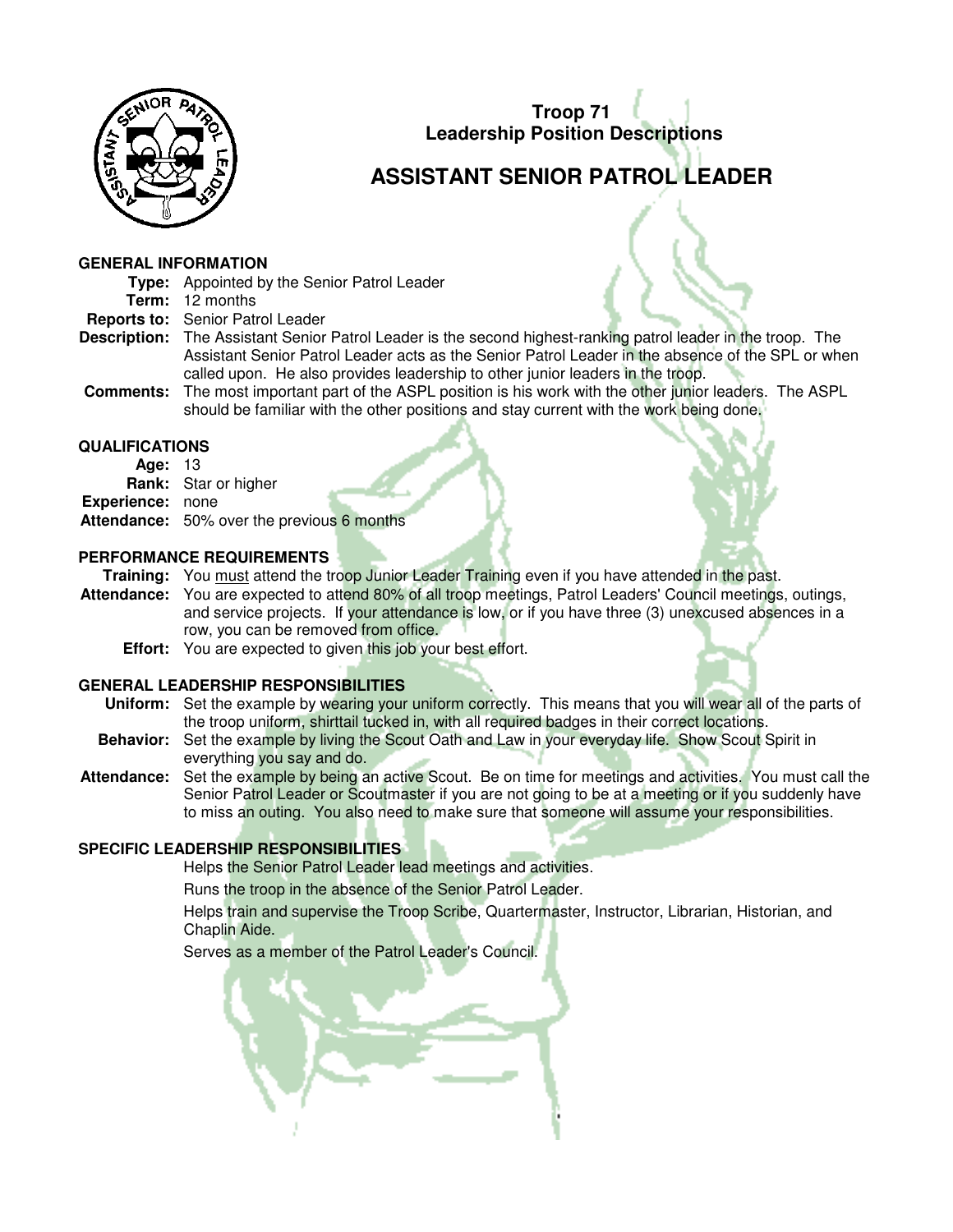

# **ASSISTANT PATROL LEADER**

#### **GENERAL INFORMATION**

- **Type:** Appointed by the Patrol Leader
- **Term:** 6 months
- **Reports to:** Patrol Leader
- **Description:** The Assistant Patrol Leader is appointed by the Patrol Leader and leads the patrol in his absence. **Comments:** Substituting for the Patrol Leader is only part of the Assistant Patrol Leader's job. The APL actively helps run the patrol.

#### **QUALIFICATIONS**

- **Age:** none
- **Rank:** Scout or higher
- **Experience:** none
- **Attendance:** 50% over previous 6 months

#### **PERFORMANCE REQUIREMENTS**

- **Training:** You must attend the troop Junior Leader Training even if you have attended in the past.
- **Attendance:** You are expected to attend 75% of all troop meetings, Patrol Leaders' Council meetings, outings, and service projects. If your attendance is low, or if you have three (3) unexcused absences in a row, you can be removed from office.
	- **Effort:** You are expected to given this job your best effort.

## **GENERAL LEADERSHIP RESPONSIBILITIES**

- **Uniform:** Set the example by wearing your uniform correctly. This means that you will wear all of the parts of the troop uniform, shirttail tucked in, with all required badges in their correct locations.
- **Behavior:** Set the example by living the Scout Oath and Law in your everyday life. Show Scout Spirit in everything you say and do.
- **Attendance:** Set the example by being an active Scout. Be on-time for meetings and activities. You must call the Senior Patrol Leader or Scoutmaster if you are not going to be at a meeting or if you suddenly have to miss an outing. You also need to make sure that someone will assume your responsibilities.

## **SPECIFIC LEADERSHIP RESPONSIBILITIES**

Helps the Patrol Leader plan and steer patrol meetings and activities.

Helps the Patrol Leader keep patrol members informed.

Helps the patrol get ready for all troop activities.

Represents his patrol at Patrol Leader's Council meetings when the Patrol Leader cannot attend.

Lends a hand controlling the patrol and building patrol spirit.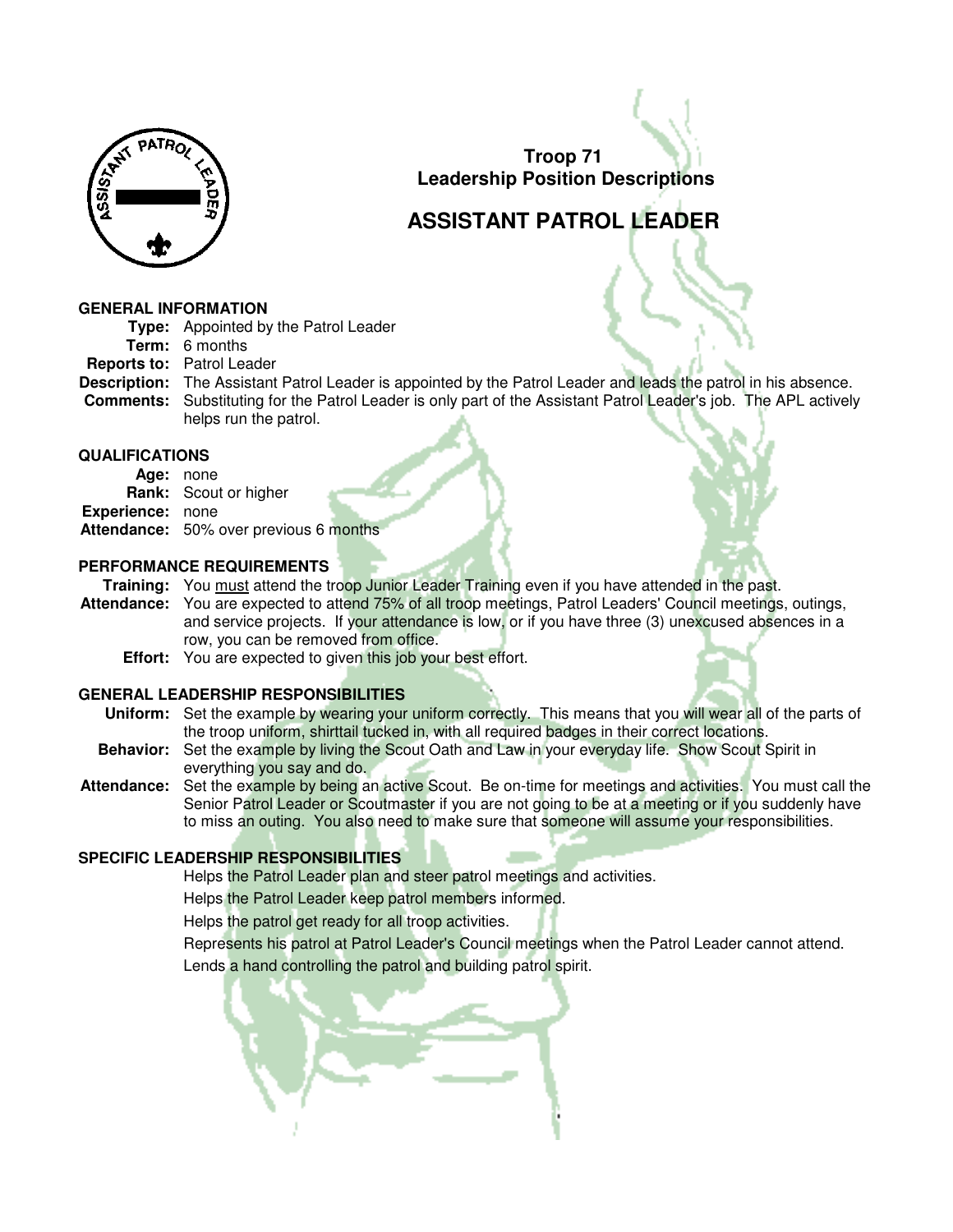

## **CHAPLAIN AIDE**

#### **GENERAL INFORMATION**

|  | <b>Type:</b> Appointed by the Scoutmaster |
|--|-------------------------------------------|
|--|-------------------------------------------|

**Term:** 6 months

**Reports to:** Assistant Senior Patrol Leader

- **Description:** The Chaplain Aide works with the Troop Chaplain to meet the religious needs of Scouts in the troop. He also works to promote the religious awards program.
- **Comments:** "Duty to God" is one of the core beliefs of Scouting. The Chaplain Aide helps everyone in the troop by preparing short religious observations for campouts and other functions. The Chaplain Aide does not always lead the observation himself and can have other troop members help.

#### **QUALIFICATIONS**

- **Age:** none
- **Rank:** First Class or higher
- **Experience:** none
- **Attendance:** 50% over the previous 6 months

#### **PERFORMANCE REQUIREMENTS**

**Training:** You must attend the troop Junior Leader Training even if you have attended in the past. In addition must be working towards applicable religious award.

- **Attendance:** You are expected to attend 60% of all troop meetings, Patrol Leaders' Council meetings, outings, and service projects. If your attendance is low, or if you have three (3) unexcused absences in a row, you can be removed from office.
	- **Effort:** You are expected to given this job your best effort.

## **GENERAL LEADERSHIP RESPONSIBILITIES**

- **Uniform:** Set the example by wearing your uniform correctly. This means that you will wear all of the parts of the troop uniform, shirttail tucked in, with all required badges in their correct locations.
- **Behavior:** Set the example by living the Scout Oath and Law in your everyday life. Show Scout Spirit in everything you say and do.
- **Attendance:** Set the example by being an active Scout. Be on time for meetings and activities. You must call the Senior Patrol Leader or Scoutmaster if you are not going to be at a meeting or if you suddenly have to miss an outing. You also need to make sure that someone will assume your responsibilities.

## **SPECIFIC LEADERSHIP RESPONSIBILITIES**

Assists the Troop Chaplin with religious services at troop activities.

Tells Scouts about the religious emblem program for their faith.

Makes sure religious holidays are considered during troop program planning.

Helps plan for religious observance in troop activities.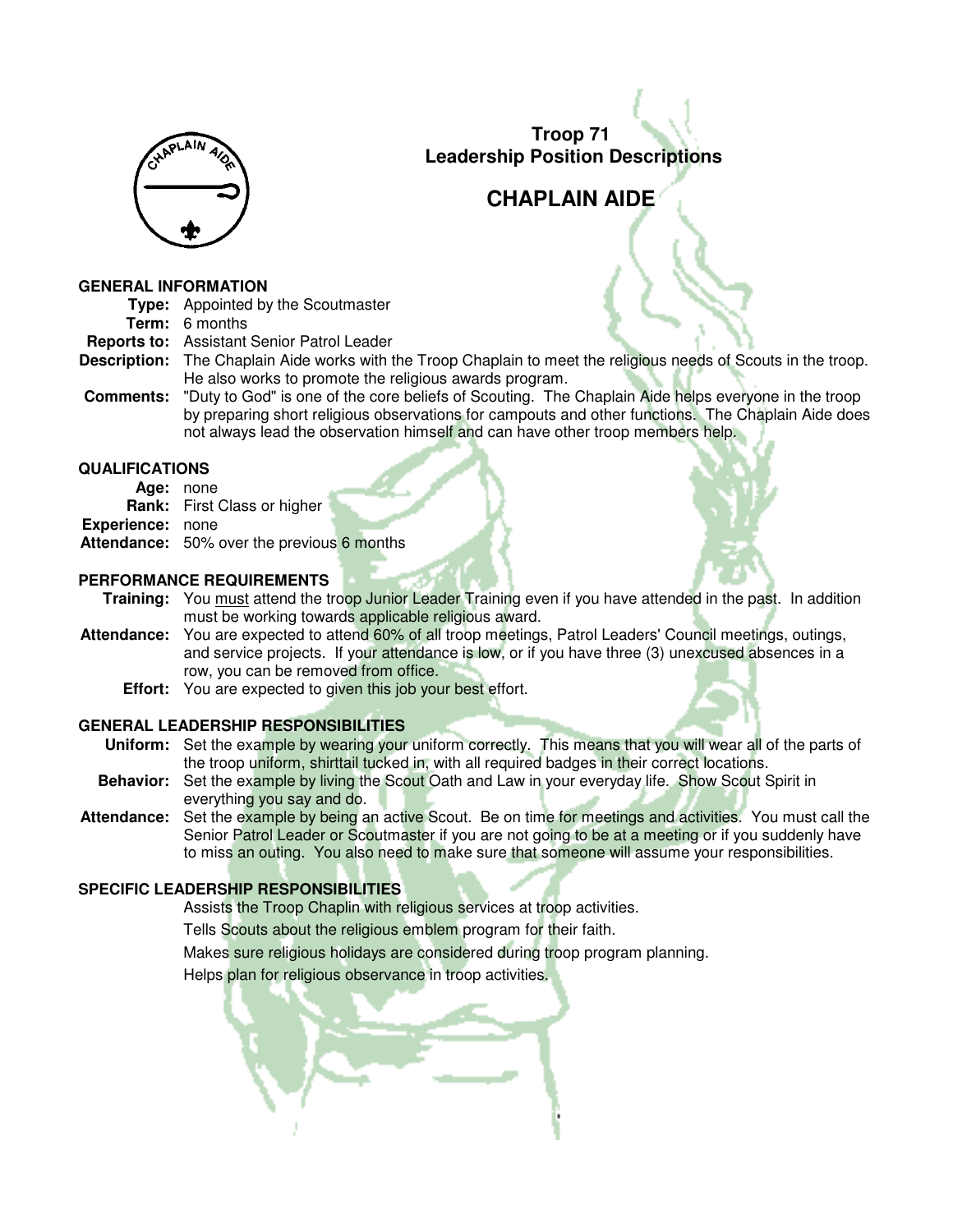

# **TROOP HISTORIAN**

#### **GENERAL INFORMATION**

- **Type:** Elected by the members of the troop
	- **Term:** 12 months
- **Reports to:** Assistant Senior Patrol Leader
- **Description:** The Troop Historian keeps a historical record or scrapbook of troop activities.
- **Comments:** The true value of a good Historian does not show up until years later. The Historian provides material for displays and presentations of current activities. In addition, the work of the Historian provides a link with the past.

## **QUALIFICATIONS**

| Age: | none |
|------|------|
|------|------|

- **Rank:** Star or higher
- **Experience:** none, but interest in photography is helpful
- **Attendance:** 50% over the previous 6 months

## **PERFORMANCE REQUIREMENTS**

**Training:** You must attend the troop Junior Leader Training even if you have attended in the past.

- **Attendance:** You are expected to attend 60% of all troop meetings, Patrol Leaders' Council meetings, outings, and service projects. If your attendance is low, or if you have three (3) unexcused absences in a row, you can be removed from office.
	- **Effort:** You are expected to given this job your best effort.

## **GENERAL LEADERSHIP RESPONSIBILITIES**

- **Uniform:** Set the example by wearing your uniform correctly. This means that you will wear all of the parts of the troop uniform, shirttail tucked in, with all required badges in their correct locations.
- **Behavior:** Set the example by living the Scout Oath and Law in your everyday life. Show Scout Spirit in everything you say and do.
- **Attendance:** Set the example by being an active Scout. Be on time for meetings and activities. You must call the Senior Patrol Leader or Scoutmaster if you are not going to be at a meeting or if you suddenly have to miss an outing. You also need to make sure that someone will assume your responsibilities.

## **SPECIFIC LEADERSHIP RESPONSIBILITIES**

 Gathers pictures and facts about past troop activities and keeps them in a historical file or scrapbook.

Takes care of troop trophies, ribbons, and souvenirs of troop activities.

Keeps information about former members of the troop.

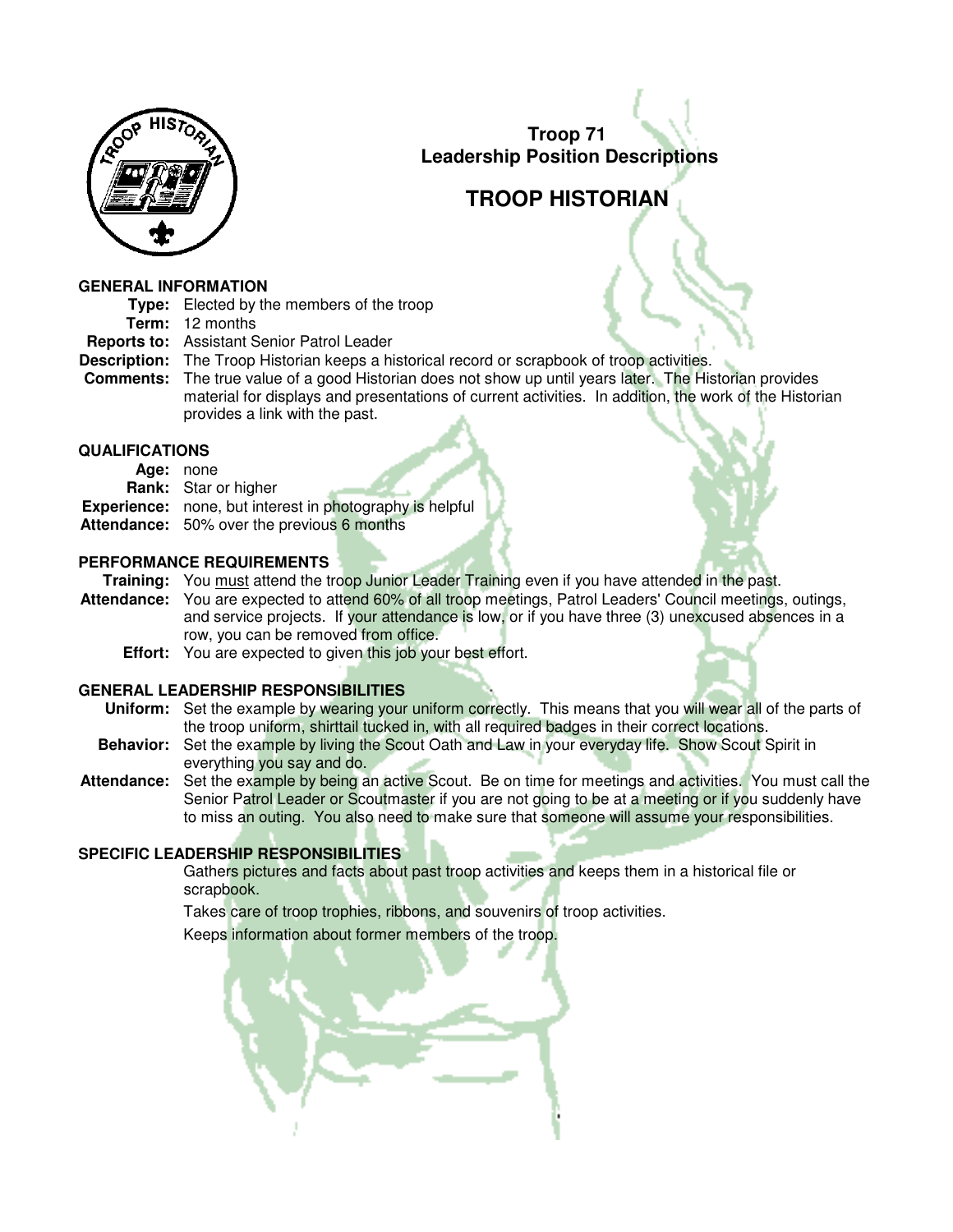

# **TROOP LIBRARIAN**

#### **GENERAL INFORMATION**

**Type:** Elected by the members of the troop

**Term:** 12 months

- **Reports to:** Assistant Senior Patrol Leader
- **Description:** The Troop Librarian takes care of troop literature.
- **Comments:** The library contains books of historical value as well as current materials. All together, the library is a troop resource worth hundreds of dollars. The Librarian manages this resource for the troop.

#### **QUALIFICATIONS**

**Age:** none **Rank:** Star or higher **Experience:** none **Attendance:** 50% over the previous 6 months

#### **PERFORMANCE REQUIREMENTS**

**Training:** You must attend the troop Junior Leader Training even if you have attended in the past.

**Attendance:** You are expected to attend 60% of all troop meetings, Patrol Leaders' Council meetings, outings, and service projects. If your attendance is low, or if you have three (3) unexcused absences in a row, you can be removed from office.

**Effort:** You are expected to given this job your best effort.

## **GENERAL LEADERSHIP RESPONSIBILITIES**

- **Uniform:** Set the example by wearing your uniform correctly. This means that you will wear all of the parts of the troop uniform, shirttail tucked in, with all required badges in their correct locations.
- **Behavior:** Set the example by living the Scout Oath and Law in your everyday life. Show Scout Spirit in everything you say and do.
- **Attendance:** Set the example by being an active Scout. Be on time for meetings and activities. You must call the Senior Patrol Leader or Scoutmaster if you are not going to be at a meeting or if you suddenly have to miss an outing. You also need to make sure that someone will assume your responsibilities.

## **SPECIFIC LEADERSHIP RESPONSIBILITIES**

Sets up and takes care of a troop library

Keeps records of books and pamphlets owned by the troop.

Adds new or replacement items as needed.

Keeps books and pamphlets available for borrowing.

Keeps a system for checking books and pamphlets in and out.

Follows up on late returns.

Issues vouchers for purchase of used merit badge books.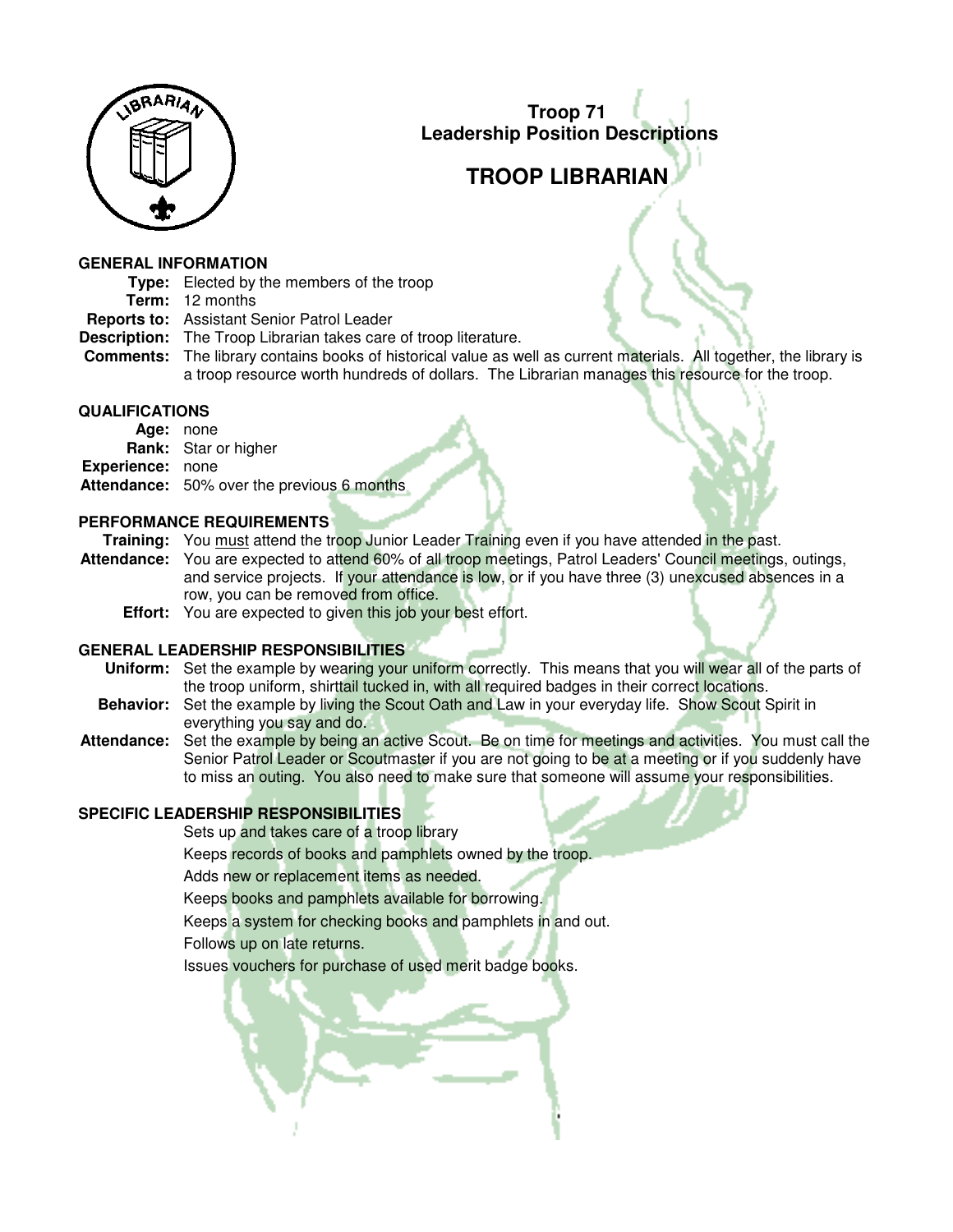

# **TROOP QUARTERMASTER**

#### **GENERAL INFORMATION**

**Type:** Elected by the members of the troop

**Term:** 12 months

- **Reports to:** Assistant Senior Patrol Leader
- **Description:** The Troop Quartermaster keeps track of troop equipment and sees that it is in good working order.
- **Comments:** The Quartermaster does most of his work around campouts. There are times when the Quartermaster has to be available to check equipment in and out.

#### **QUALIFICATIONS**

**Age:** none **Rank:** Star or higher **Experience:** none **Attendance:** 50% over the previous six months

## **PERFORMANCE REQUIREMENTS**

**Training:** You must attend the troop Junior Leader Training even if you have attended in the past.

**Attendance:** You are expected to attend 60% of all troop meetings, Patrol Leaders' Council meetings, outings, and service projects. If your attendance is low, or if you have three (3) unexcused absences in a row, you can be removed from office.

**Effort:** You are expected to given this job your best effort.

## **GENERAL LEADERSHIP RESPONSIBILITIES**

- **Uniform:** Set the example by wearing your uniform correctly. This means that you will wear all of the parts of the troop uniform, shirttail tucked in, with all required badges in their correct locations.
- **Behavior:** Set the example by living the Scout Oath and Law in your everyday life. Show Scout Spirit in everything you say and do.
- **Attendance:** Set the example by being an active Scout. Be on time for meetings and activities. You must call the Senior Patrol Leader or Scoutmaster if you are not going to be at a meeting or if you suddenly have to miss an outing. You also need to make sure that someone will assume your responsibilities.

## **SPECIFIC LEADERSHIP RESPONSIBILITIES**

Keeps records on patrol and troop equipment

Makes sure equipment is in good working condition

Issues equipment and makes sure it is returned in good condition

Makes suggestions for new or replacement items

Works with the Troop Committee member responsible for equipment

Gets the US, troop, and patrol flags for meetings and ceremonies and puts them away afterwards.

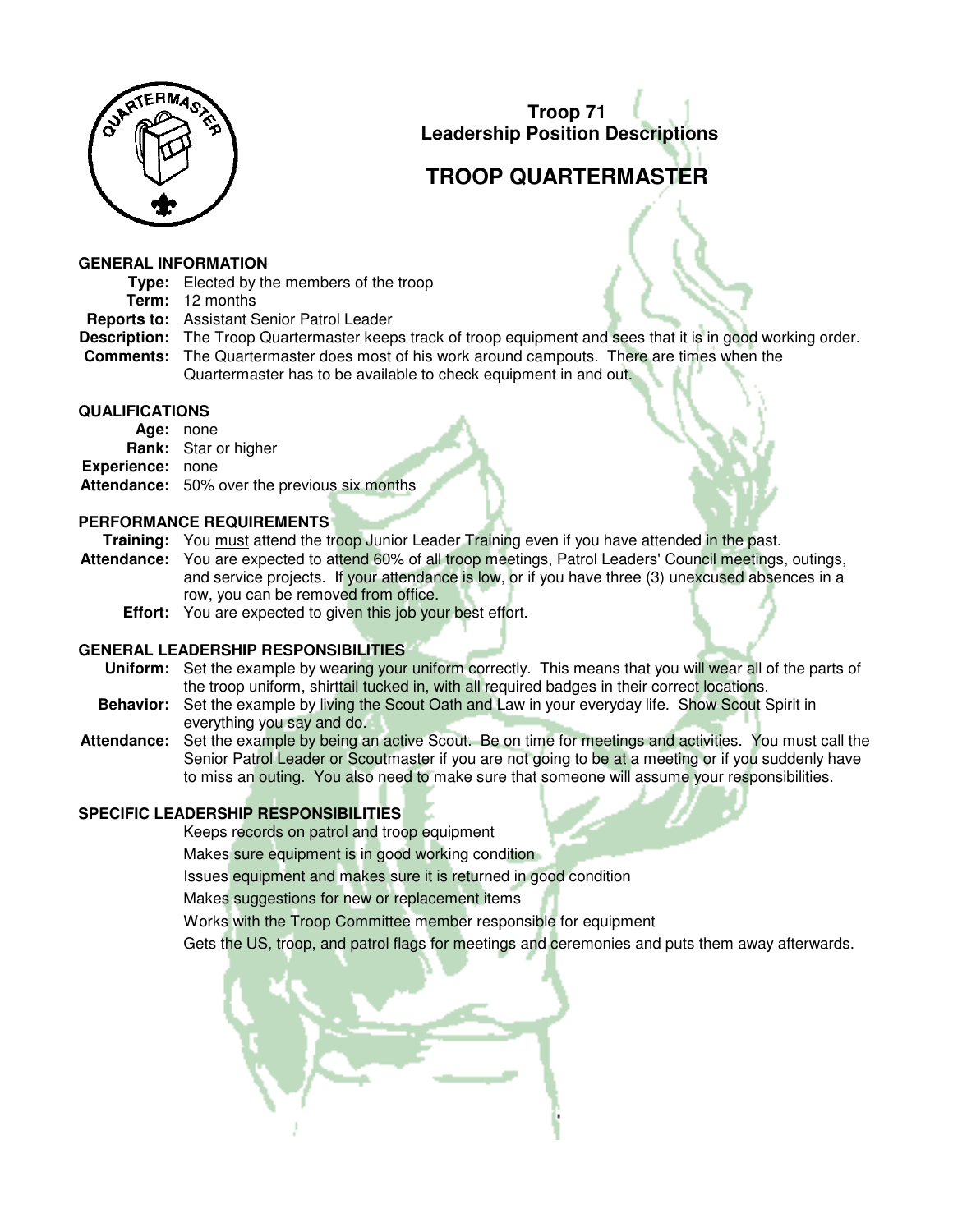

## **TROOP SCRIBE**

#### **GENERAL INFORMATION**

- **Type:** Elected by the members of the troop
	- **Term:** 12 months
- **Reports to:** Assistant Senior Patrol Leader
- **Description:** The Scribe keeps the troop records. He records the activities of the Patrol Leaders' Council and keeps a record of dues, advancement, and Scout attendance at troop meetings.
- **Comments:** To be a good Scribe you need to attend nearly all troop and Patrol Leaders' Council meetings.

## **QUALIFICATIONS**

**Age:** none **Rank:** Star or higher **Experience:** none **Attendance:** 50% over the previous six months

## **PERFORMANCE REQUIREMENTS**

**Training:** You must attend the troop Junior Leader Training even if you have attended in the past.

**Attendance:** You are expected to attend 60% of all troop meetings, Patrol Leaders' Council meetings, outings, and service projects. If your attendance is low, or if you have three (3) unexcused absences in a row, you can be removed from office.

**Effort:** You are expected to given this job your best effort.

## **GENERAL LEADERSHIP RESPONSIBILITIES**

- **Uniform:** Set the example by wearing your uniform correctly. This means that you will wear all of the parts of the troop uniform, shirttail tucked in, with all required badges in their correct locations.
- **Behavior:** Set the example by living the Scout Oath and Law in your everyday life. Show Scout Spirit in everything you say and do.
- **Attendance:** Set the example by being an active Scout. Be on time for meetings and activities. You must call the Senior Patrol Leader or Scoutmaster if you are not going to be at a meeting or if you suddenly have to miss an outing. You also need to make sure that someone will assume your responsibilities.

## **SPECIFIC LEADERSHIP RESPONSIBILITIES**

Attends and keeps a log of Patrol Leaders' Council meetings

Records individual Scout attendance and dues payments.

Records individual Scout advancement progress

Works with the Troop Committee members responsible for records and finance.

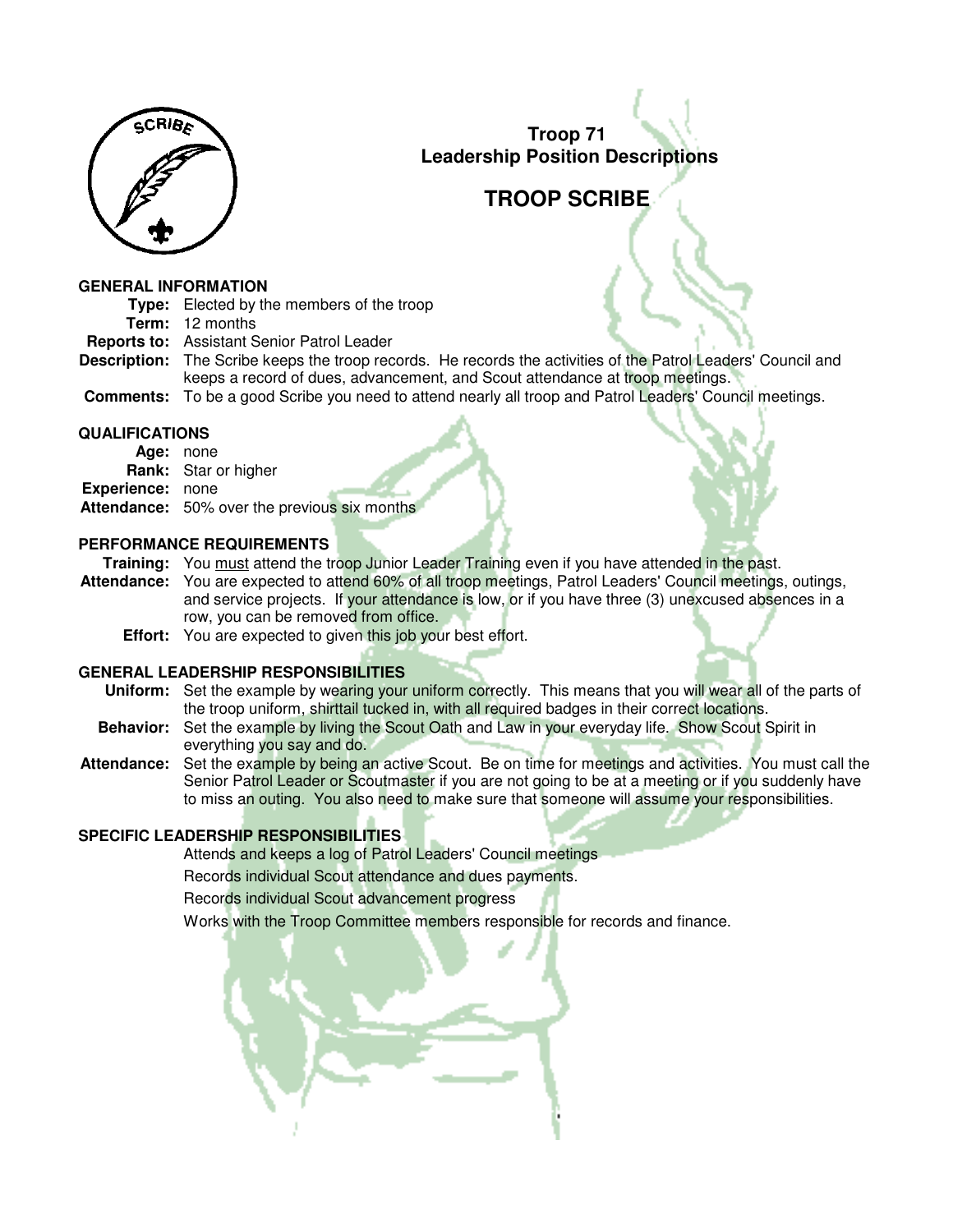

# **TROOP BUGLER**

#### **GENERAL INFORMATION**

**Type:** Appointed by the Scoutmaster **Term:** 12 months **Reports to:** Assistant Senior Patrol Leader **Description:** The Scribe keeps the troop records. He records the activities of the Patrol Leaders' Council and keeps a record of dues, advancement, and Scout attendance at troop meetings. **Comments:** To be a good Scribe you need to attend nearly all troop and Patrol Leaders' Council meetings.

#### **QUALIFICATIONS**

**Age:** none **Rank:** Scout or higher **Experience:** none **Attendance:** 50% over the previous six months

#### **PERFORMANCE REQUIREMENTS**

**Training:** You should be working on the bugling merit badge, or at least learn one new call per term, You must attend the troop Junior Leader Training even if you have attended in the past.

- **Attendance:** You are expected to attend 60% of all troop meetings, Patrol Leaders' Council meetings, outings, and service projects. If your attendance is low, or if you have three (3) unexcused absences in a row, you can be removed from office.
	- **Effort:** You are expected to given this job your best effort.

## **GENERAL LEADERSHIP RESPONSIBILITIES**

- **Uniform:** Set the example by wearing your uniform correctly. This means that you will wear all of the parts of the troop uniform, shirttail tucked in, with all required badges in their correct locations.
- **Behavior:** Set the example by living the Scout Oath and Law in your everyday life. Show Scout Spirit in everything you say and do.
- **Attendance:** Set the example by being an active Scout. Be on time for meetings and activities. You must call the Senior Patrol Leader or Scoutmaster if you are not going to be at a meeting or if you suddenly have to miss an outing.

## **SPECIFIC LEADERSHIP RESPONSIBILITIES**

Plays bugle as requested by troop leadership, such as Troop assembly at meetings and campouts.

Plays taps during evening closing ceremony.

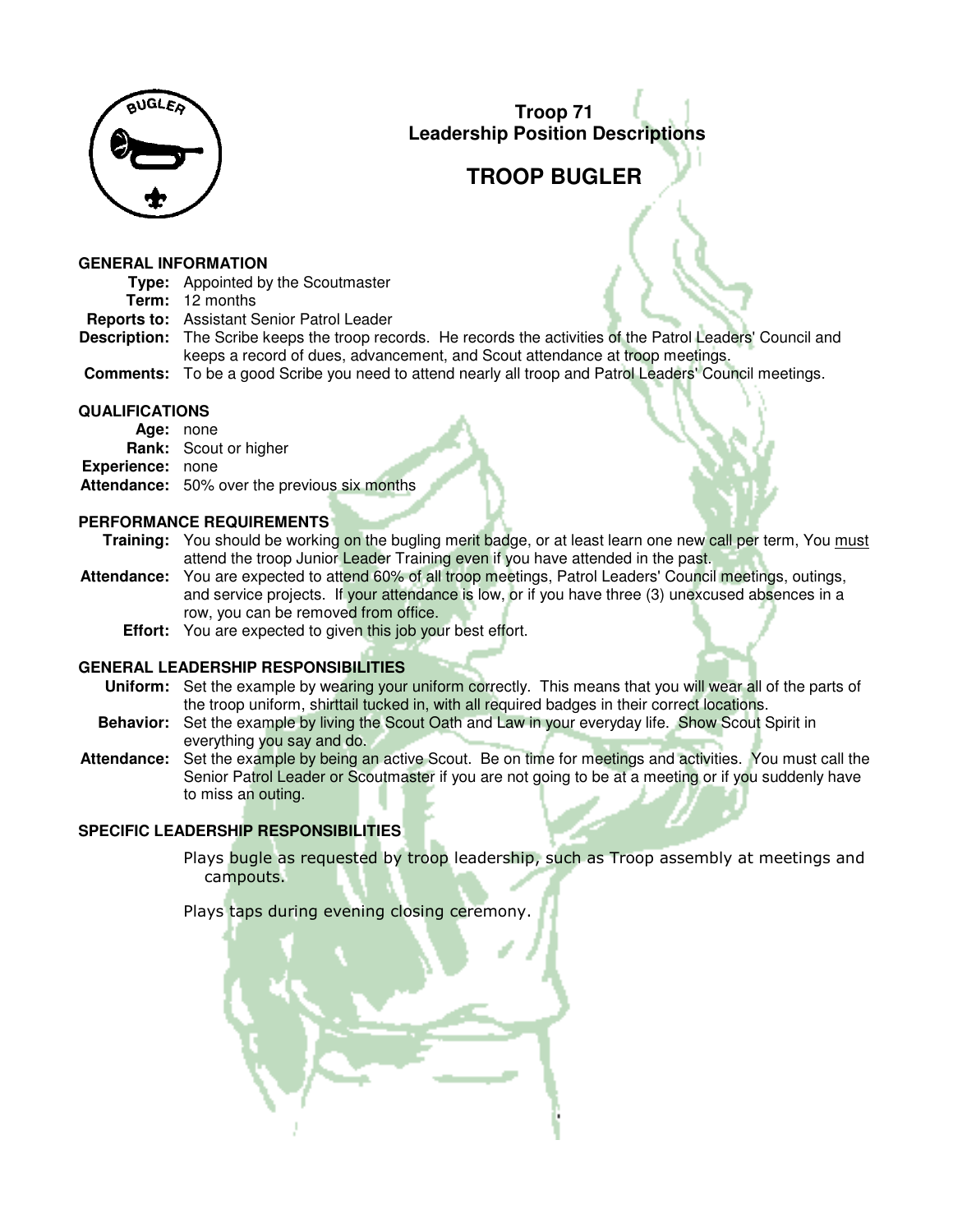

# **OA TROOP REPRESENTATIVE**

#### **GENERAL INFORMATION**

**Type:** Appointed by the Senior Patrol Leader with Scoutmaster approval **Term:** 12 months

- **Reports to:** Assistant Senior Patrol Leader
- **Description:** An Order of the Arrow Troop Representative is a youth liaison serving between the local OA lodge or chapter and his troop. In his troop, he serves as a communication and programmatic link to the Arrowman and adult leaders and Scouts who are not presently members of the Order. He does this in a fashion that strengthens the mission of the lodge and purpose of the Order. By setting a good example, he enhances the image of the Order as a service arm to his troop.
- **Comments:** To be a good OA Troop Representative you need to attend nearly all troop and Patrol Leaders' Council meetings.

## **QUALIFICATIONS**

- **Age:** At least 13
- **Rank:** Star or higher, but must be an OA member in good standing
- **Experience:** none
- **Attendance:** 50% over the previous six months

#### **PERFORMANCE REQUIREMENTS**

**Training:** You must attend the troop Junior Leader Training even if you have attended in the past.

- **Attendance:** You are expected to attend 60% of all troop meetings, Patrol Leaders' Council meetings, outings, and service projects. If your attendance is low, or if you have three (3) unexcused absences in a row, you can be removed from office.
	- **Effort:** You are expected to given this job your best effort.

## **GENERAL LEADERSHIP RESPONSIBILITIES**

- **Uniform:** Set the example by wearing your uniform correctly. This means that you will wear all of the parts of the troop uniform, shirttail tucked in, with all required badges in their correct locations.
- **Behavior:** Set the example by living the Scout Oath and Law in your everyday life. Show Scout Spirit in everything you say and do.
- **Attendance:** Set the example by being an active Scout. Be on time for meetings and activities. You must call the Senior Patrol Leader or Scoutmaster if you are not going to be at a meeting or if you suddenly have to miss an outing.

## **SPECIFIC LEADERSHIP RESPONSIBILITIES**

- Serves as a communication link between the lodge or chapter and the troop.
- Encourages year-round and resident camping in the troop.
- Encourages older Scout participation in high adventure programs.
- Encourages Scouts to actively participate in community service projects.
- Assists with leadership skills training in the troop.
- Encourages Arrowmen to assume leadership positions in the troop.

Encourages Arrowmen in the troop to be active participants in the lodge and/or chapter activities and to seal their membership in the Order by becoming Brotherhood members.